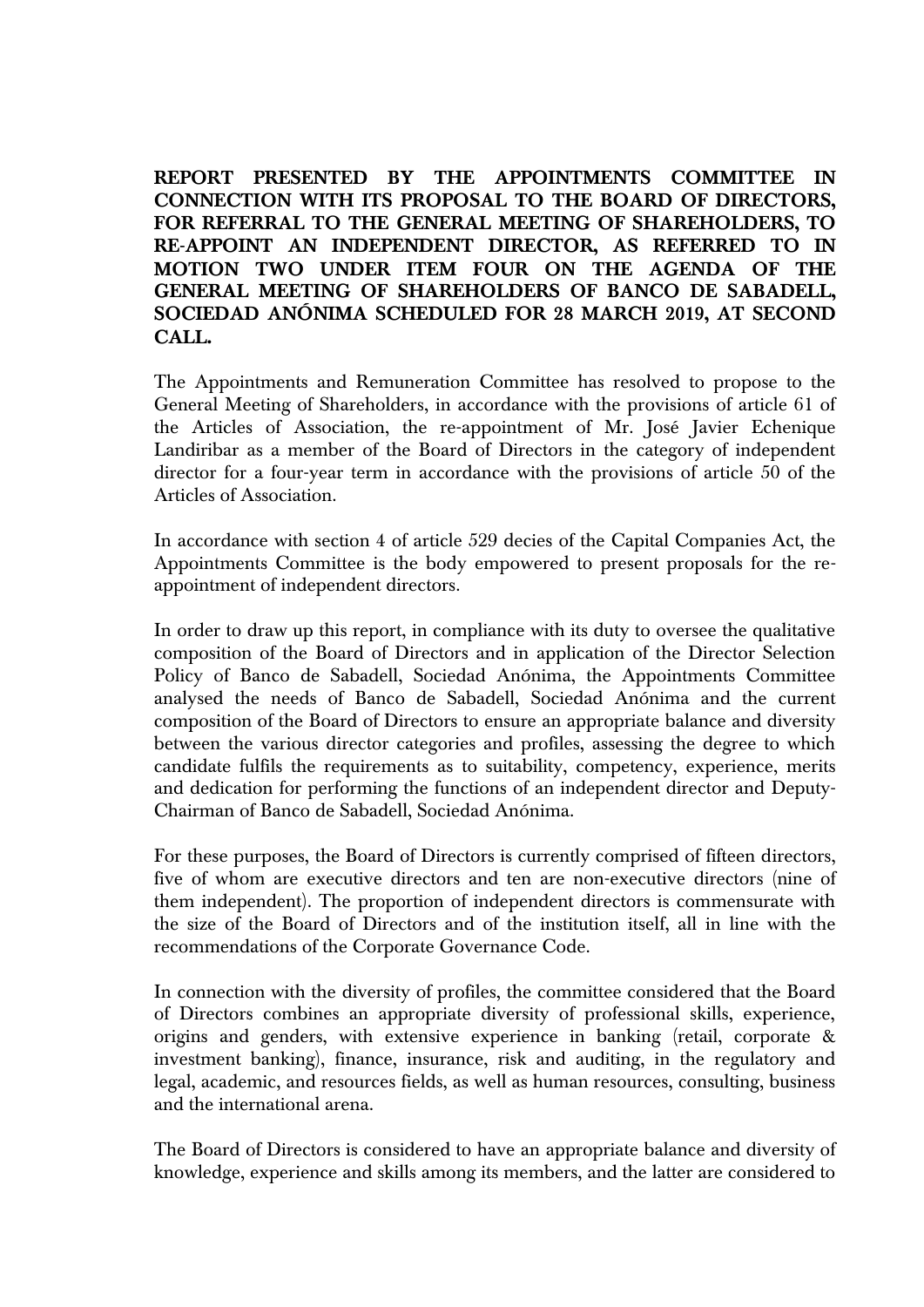have sufficient availability and a high degree of commitment to their function in the institution. This gives the Board of Directors great capacity to debate and enriches the plurality of viewpoints when discussing matters under its remit, and ensures the Board of Directors has the effective capacity to perform its functions with the necessary dedication and independence.

The Appointments Committee also carried out an analysis of the suitability requirements to perform the functions of independent director and Deputy-Chairman appropriately and, in particular, Mr. José Javier Echenique Landiribar's performance, training, career track record, suitability and category of director in the terms set out below.

In the case of Mr. José Javier Echenique Landiribar, the Committee took account particularly of his performance as an independent director since his appointment in 2010 and as Deputy-Chairman of the Board of Directors and a member of the Executive Committee since 2013.

Mr. José Javier Echenique Landiribar holds a degree in Economics and Actuarial Science from the University of the Basque Country, and was formerly director and General Manager of Allianz-Ercos, General Manager of BBVA Group and Chairman of Banco Guipuzcoano. He has also held directorships at many companies in the energy and construction industries and the media. He is currently a proprietary director of listed company ACS, Actividades de la Construcción y Servicios, S.A. and of its subsidiary ACS, Servicios, Comunicaciones y Energía, S.L., an independent director of listed company Ence, Energía y Celulosa, S.A., and an independent director of listed company Telefónica, S.A. and of its subsidiaries Telefónica Móviles México, S.A. de C.V. and Telefónica Audiovisual Digital, S.L. He is also a member of the Board of Trustees of Fundación Novia Salcedo.

Mr. José Javier Echenique Landiribar has economic and actuarial expertise and extensive experience of business, banking (retail and corporate) and insurance acquired through holding high-level executive positions, as well as experience as an independent director of other large Spanish companies, which confirms his capabilities, experience and merits to be re-appointed as director. His career and his performance as an independent director, and his dedication during his term, have been rated positively by this Appointments Committee, and it is considered that he will continue to add value to the current Board of Directors of Banco de Sabadell, Sociedad Anónima. As a result, he meets the conditions required to continue as an independent member of the Board of Directors.

By re-appointing Mr. José Javier Echenique Landiribar, the Board of Directors maintains an appropriate balance and adequate diversity of knowledge, experience and abilities among the members of the Board of Directors, contributing to sustaining the collective suitability of the Board of Directors.